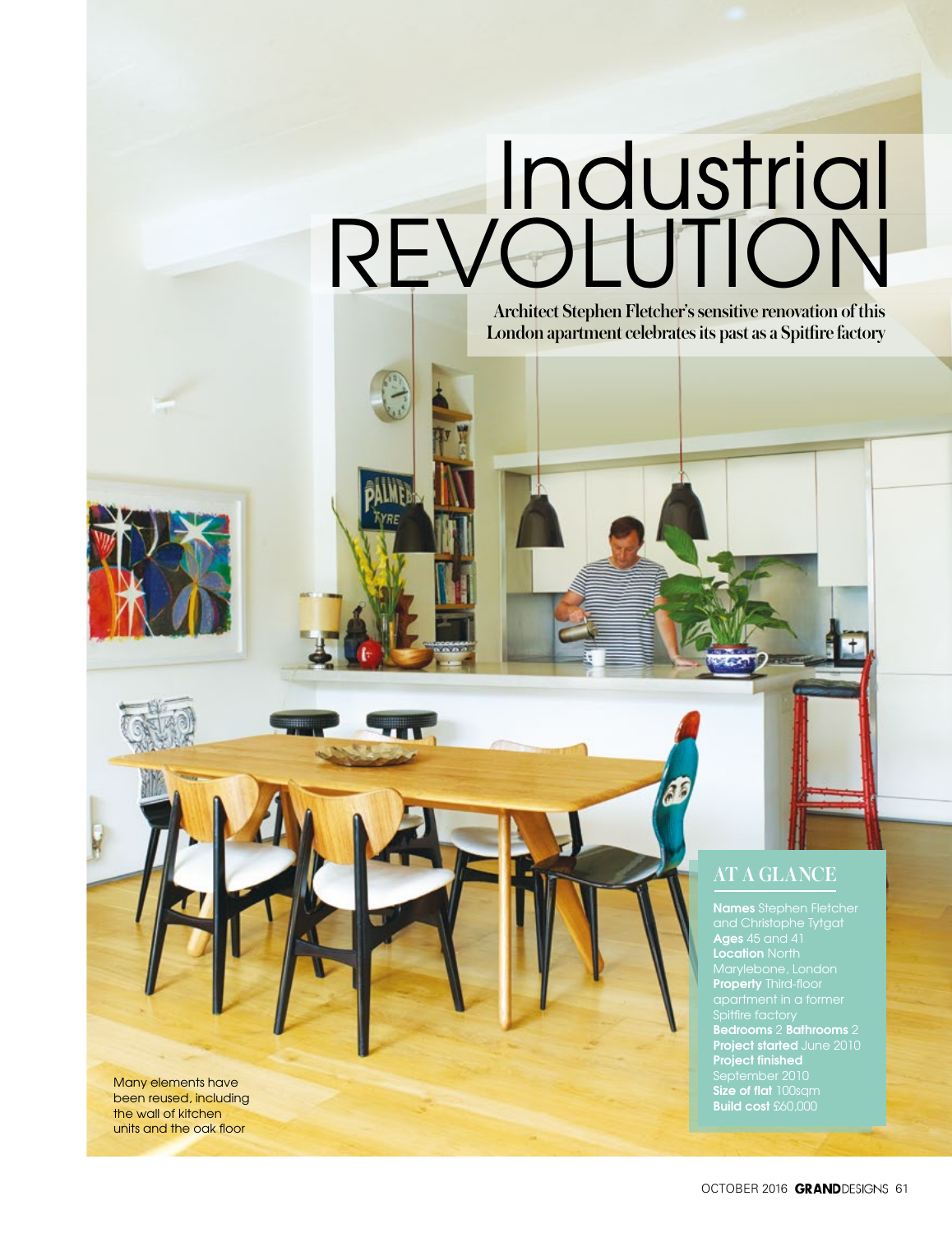#### *Homes* **Restored factory apartment** *Homes* **Restored factory apartment**

French windows added in the Nineties flood the space with light and open on to a Juliet balcony



This dramatic canopy detail masks a stair bulkhead, while a mirrored Crittall window nods to



**ULICE IS and industrial spaces can be hard to come by in** central London, so when architect Stephen Fletcher saw that an apartment was for sale in an old Spitfire factory dating back to the Twenties, his curiosity was piq central London, so when architect Stephen Fletcher saw that an apartment was for sale in an old Spitfire factory dating back to the Twenties, number of times,' Stephen says. 'The proportions and the light were an immediate draw, as were the Crittall windows.'

The striking art deco structure, which became the Palmer Aero Components factory during the Second World War, is tucked between the Westway flyover and Regent's Canal, in an area that Stephen describes as 'a bit of a no man's land'. The building has proved something of a magnet for architects, however, with renowned practitioner Sir Terry Farrell having both his home and his studio here. 'This flat was originally part of Sir Terry's offices, but when he moved the practice down to the ground floor in the early Nineties, the space was carved up into several apartments,' Stephen says.

By the time Stephen and his partner, Christophe Tytgat, bought their home in 2008, it was in need of a good overhaul. 'It was rather soulless, echoing and unloved,' says Stephen, who lived with Christophe in the space as it was for two years **Example 25 From factories to** warehouses, an abundance of empty commercial buildings are available for canny buyers prepared to deal with the red tape.

**>>** Careful consideration is needed. For example, commercial buildings can be subject to additional building requirements relating

while they planned a major renovation. 'There was no central heating and we only had inadequate electric heaters and a hot-water cylinder,' he recalls. 'Some of the Crittall windows are original, including the huge single-glazed one in the spare bedroom; we called it Social Siberia.'

**>>** Check with the local authority to see if the current owner can prove there is no market for the building in its current guise. It can take up to a year to get approval to convert, but the wait can be well worth it.

The couple haven't made huge changes to the layout, which comprises a kitchen and living area on the west-facing side of the building and a master suite and guest bedroom on the east-facing side. Nevertheless, the works affected all areas. An unsightly stair bulkhead – which incorporates the staircase leading to Sir Terry's penthouse above – was masked by a canopy detail that wraps around part of the living space and is carried across to the kitchen.

The master bedroom, formerly an awkward L-shape, was made rectangular by reducing the en suite to nearly half its previous size. 'The bathroom may be smaller now but it actually feels larger because we raised the ceiling, which had been lowered to disguise just one pipe,' says Stephen, who also designed a tall sliding door, mirrored on both sides, to add to the sense of height and the illusion of space.

The front door was originally recessed by four metres  $\rightarrow$ 







*Spotlight on… Industrial conversions*

to the conservation of fuel and power, which should be added to your costs.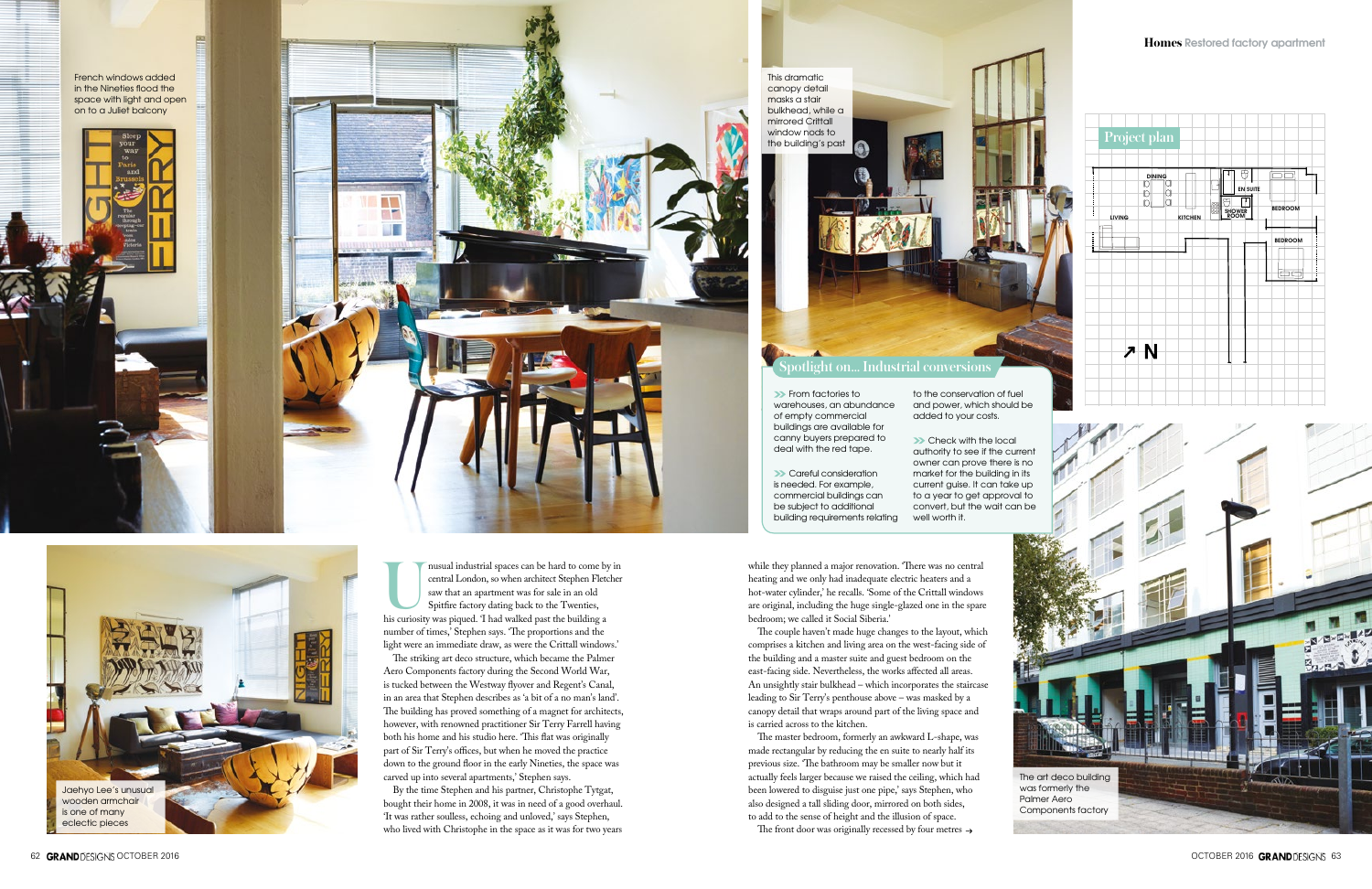#### *Mirrored door*

Sliding doors such as this narrow, reflective design have improved the flow of the space, as well as accentuating the high ceilings. For a similar solution, try Wickes' sliding wardrobe doors, from £62.99 (0330 123 4123; wickes.co.uk)



**Words** Debbie Jeffery **Photography** Bruce Hemming The bath was reused and given a marble surround to match the floor

**PROJECT TEAM Architect** Stephen Fletcher (020 7637 1244; stephen-fletcher.co.uk) **Building contractor** Voytex (020 8568 5172; voytex.co.uk) **FIXTURES & FITTINGS Kitchen lights**  Caravaggio by Lightyears at Skandium (020 7584 2066; skandium.com) **Kitchen worktop** Paul Davies Design (01932 563 832; pauldaviesdesign.co.uk) **Bathroom taps** Dornbracht (024 7671 7129; dornbracht.com) **Bathroom tiles** Imperial Bathrooms (01753 850 240; imperialbathrooms.co.uk) **Bathroom flooring** Ideal Stone Interiors (020 8917 9337; idealstoneinteriors.co.uk) **Bathroom lights** John Cullen Lighting (020 7371 9000; johncullen lighting.co.uk) **Mirrored Crittall windows** Lassco (020 7394 2100; lassco.co.uk) **FURNITURE & ACCESSORIES Dining table** Slab by Tom Dixon (020 7400 0500; tomdixon.net) **Dining chairs** Fornasetti at Themes & Variations (020 7727 5531; themesandvariations.com) **Framed prints** (living room) Gillian Ayres at Alan Cristea Gallery (020 7439 1866; alancristea.com) **Sofa** Hepburn by De La Espada (020 3735 6823; delaespada.com; heals.co.uk) **Wooden chair** Jaehyo Lee at Albermarle Gallery (020 7499 1616; albemarlegallery.com) **Piano** Thirties Steinway Model S from Shackell Pianos (07971 985 302; shackellpianos.co.uk) **Rugs** Cityscape by Sam Turner and Form 2 by Tom Dixon at The Rug Company (020 3141 3040; therugcompany.com)

#### *Suppliers*





into the flat, but the couple managed to purchase this awkward communal area, enabling them to create a long, slim corridor. One wall of this low-ceilinged space is painted black. 'I think it is interesting to have a low, dark corridor that leads you into a big, bright space with high ceilings. It is a good way to enter a building,' says Stephen. The shower room faces this corridor and Stephen added another mirrored sliding door, to visually elongate the hallway even further.

Central heating was installed, as well as a Lutron lighting system that can be adjusted at the touch of a button. Overhead lights could not be fitted into the concrete ceilings, so Stephen instead used wall lights that wash upwards, as well as table and floor lamps dotted around the home.

Where possible, existing features have been reused: the wall of kitchen units and a stainless steel counter were retained, oak floors were sanded and varnished and oak doors were sprayed white. A peninsula island was created to marry with the units, and a thick concrete worktop matches the new concrete sill beneath the living room window. 'It had to be poured in situ,' Stephen recalls. 'It took nearly a month to dry out.'

Next to this island, a boxed-in services duct was reopened,

creating a storage niche for cookery books, wine and the microwave. 'These relatively small tweaks can make a big difference,' Stephen says. 'By relocating pipes, we were able to make better use of the available space.'

For the wall beneath the bulkhead in the lobby area, Stephen wanted to provide a textural quality: 'I looked at cladding it in slate, but in the end I stripped off the plasterboard and decided to keep the exposed breeze blocks because they have an integrity with the building.' Painted black, this area is a dramatic feature and a good foil to an unusual piece of art, a drawing on a paper tablecloth made by Stephen's architect friend, Byron Bell.

The couple quickly went from owning the bare minimum of furniture – two chairs, a borrowed dining table and a bed – to a host of intriguing finds. 'I was on a bit of a mission,' says Stephen, who has picked up colourful pieces with Christophe including vibrant prints by Gillian Ayres, a Fifties cocktail bar and an original stool by Piero Fornasetti. The flat is largely painted off-white to allow these pieces to shine. 'Pretty much everything has a significance,' Stephen says. 'We now have a home that is very much personal to us.'

## *The proportions and the light were a draw, as were the Crittall windows*